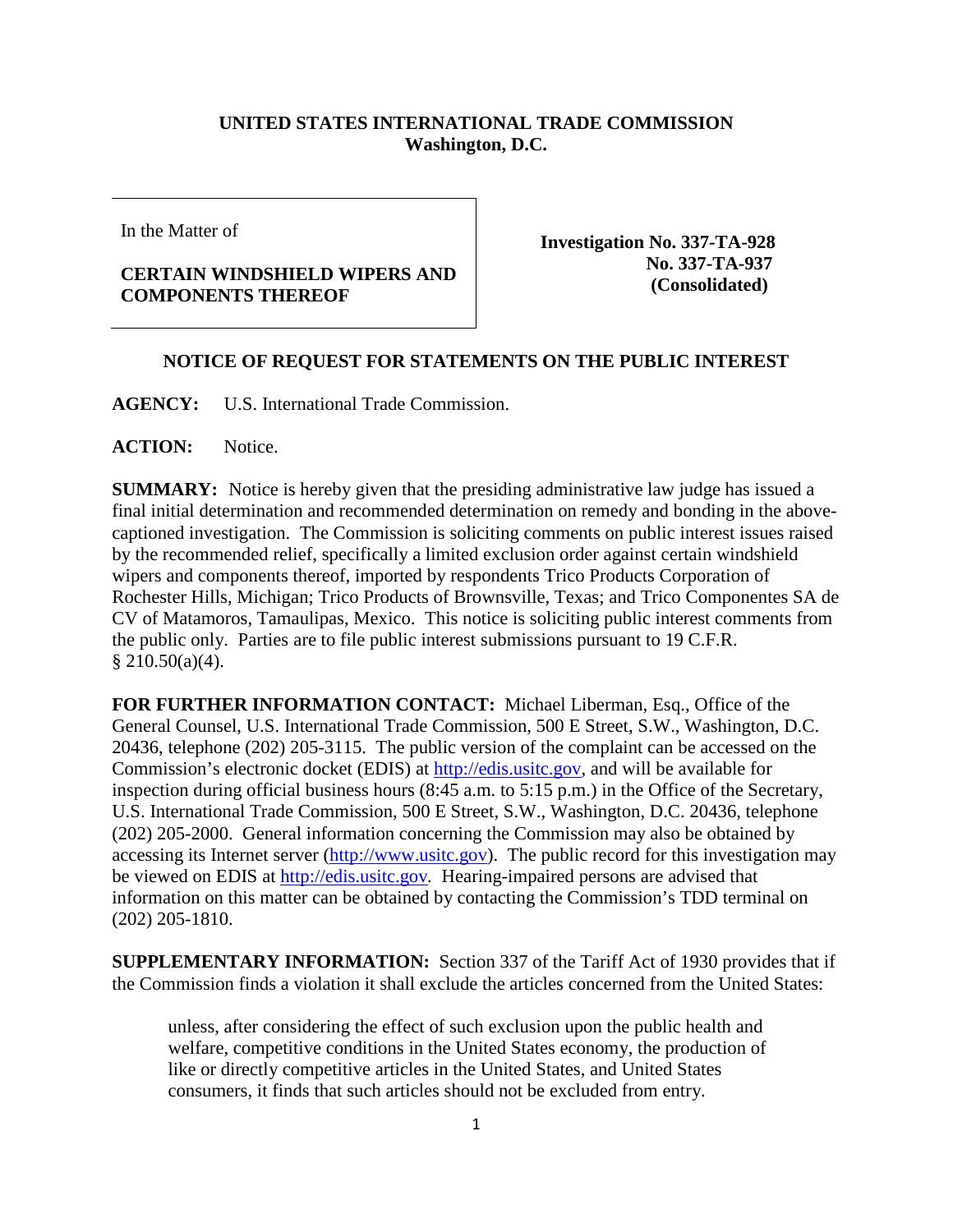19 U.S.C. § 1337(d)(1). A similar provision applies to cease and desist orders. 19 U.S.C.  $§$  1337(f)(1).

The Commission is interested in further development of the record on the public interest in this investigation. Accordingly, members of the public are invited to file submissions of no more than five pages, inclusive of attachments, concerning the public interest in light of the administrative law judge's recommended determination on remedy and bonding issued in this investigation on October 22, 2015. Comments should address whether issuance of a limited exclusion order and cease and desist order in this investigation would affect the public health and welfare in the United States, competitive conditions in the United States economy, the production of like or directly competitive articles in the United States, or United States consumers.

In particular, the Commission is interested in comments that:

- (i) explain how the articles potentially subject to the recommended orders are used in the United States;
- (ii) identify any public health, safety, or welfare concerns in the United States relating to the recommended orders;
- (iii) identify like or directly competitive articles that complainant, its licensees, or third parties make in the United States which could replace the subject articles if they were to be excluded;
- (iv) indicate whether complainant, complainant's licensees, and/or third party suppliers have the capacity to replace the volume of articles potentially subject to the recommended exclusion order and/or a cease and desist order within a commercially reasonable time; and
- (v) explain how the limited exclusion order and cease and desist order would impact consumers in the United States.

Written submissions must be filed no later than by close of business on November 19, 2015.

Persons filing written submissions must file the original document electronically on or before the deadlines stated above and submit eight true paper copies to the Office of the Secretary by noon the next day pursuant to section 210.4(f) of the Commission's Rules of Practice and Procedure (19 C.F.R. § 210.4(f)). Submissions should refer to the investigation number (Inv. No. 337-TA-908) in a prominent place on the cover page, the first page, or both. (*See* Handbook for Electronic Filing Procedures, [http://www.usitc.gov/secretary/fed\\_reg\\_notices/rules/](http://www.usitc.gov/secretary/fed_reg_notices/rules/handbook_on_electronic_filing.pdf) [handbook\\_on\\_electronic\\_filing.pdf\)](http://www.usitc.gov/secretary/fed_reg_notices/rules/handbook_on_electronic_filing.pdf). Persons with questions regarding filing should contact the Secretary at (202) 205-2000.